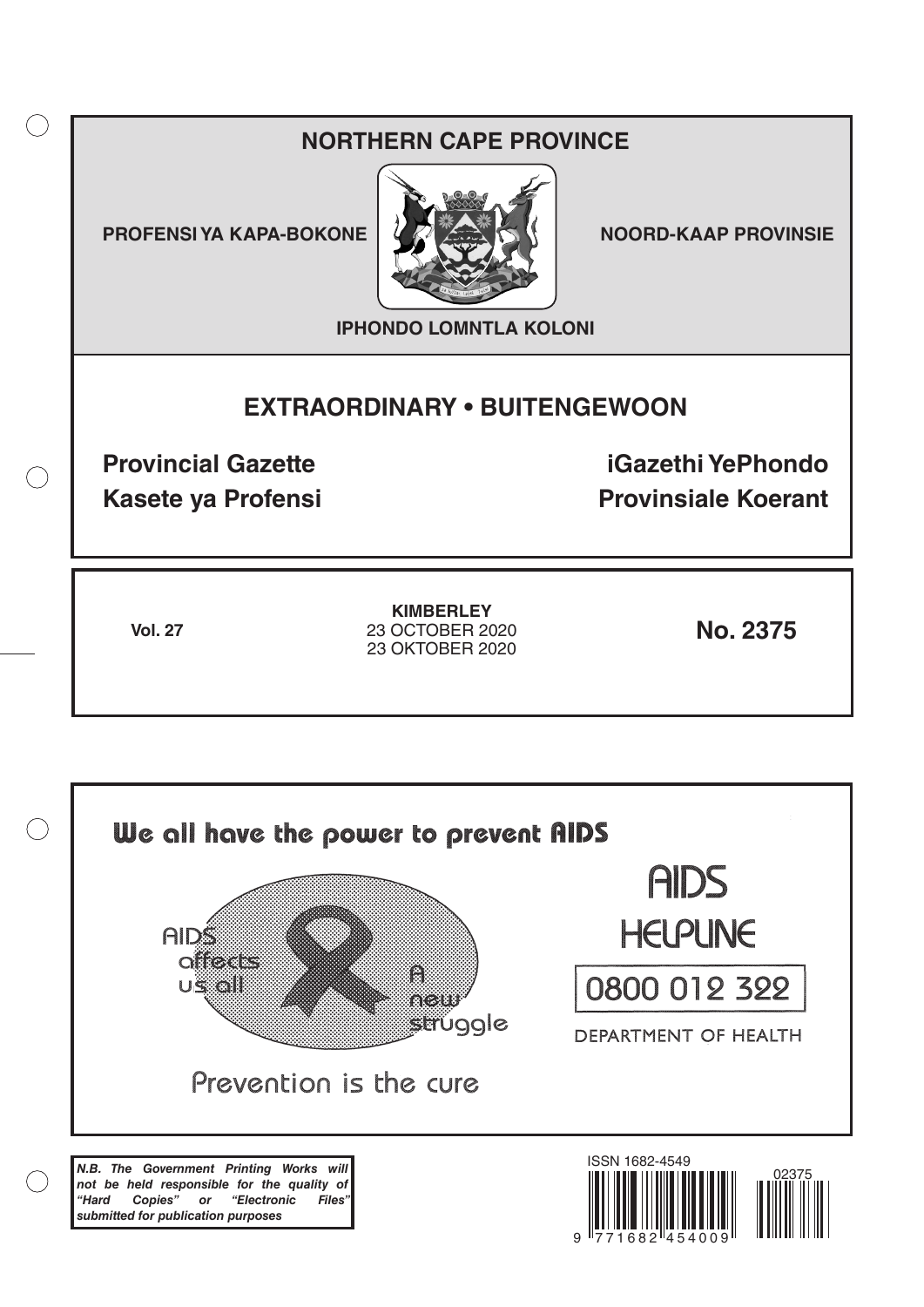### **IMPORTANT NOTICE:**

**The GovernmenT PrinTinG Works Will noT be held resPonsible for any errors ThaT miGhT occur due To The submission of incomPleTe / incorrecT / illeGible coPy.**

**no fuTure queries Will be handled in connecTion WiTh The above.**

#### **CONTENTS**

|     |                                                                                                                 | Gazette<br>No. | Page<br>No. |
|-----|-----------------------------------------------------------------------------------------------------------------|----------------|-------------|
|     | <b>GENERAL NOTICES • ALGEMENE KENNISGEWINGS</b>                                                                 |                |             |
| 105 | Local Government: Municipal Electoral Act (27/2000): Electoral Commission: Election timetable: Various<br>Wards | 2375           |             |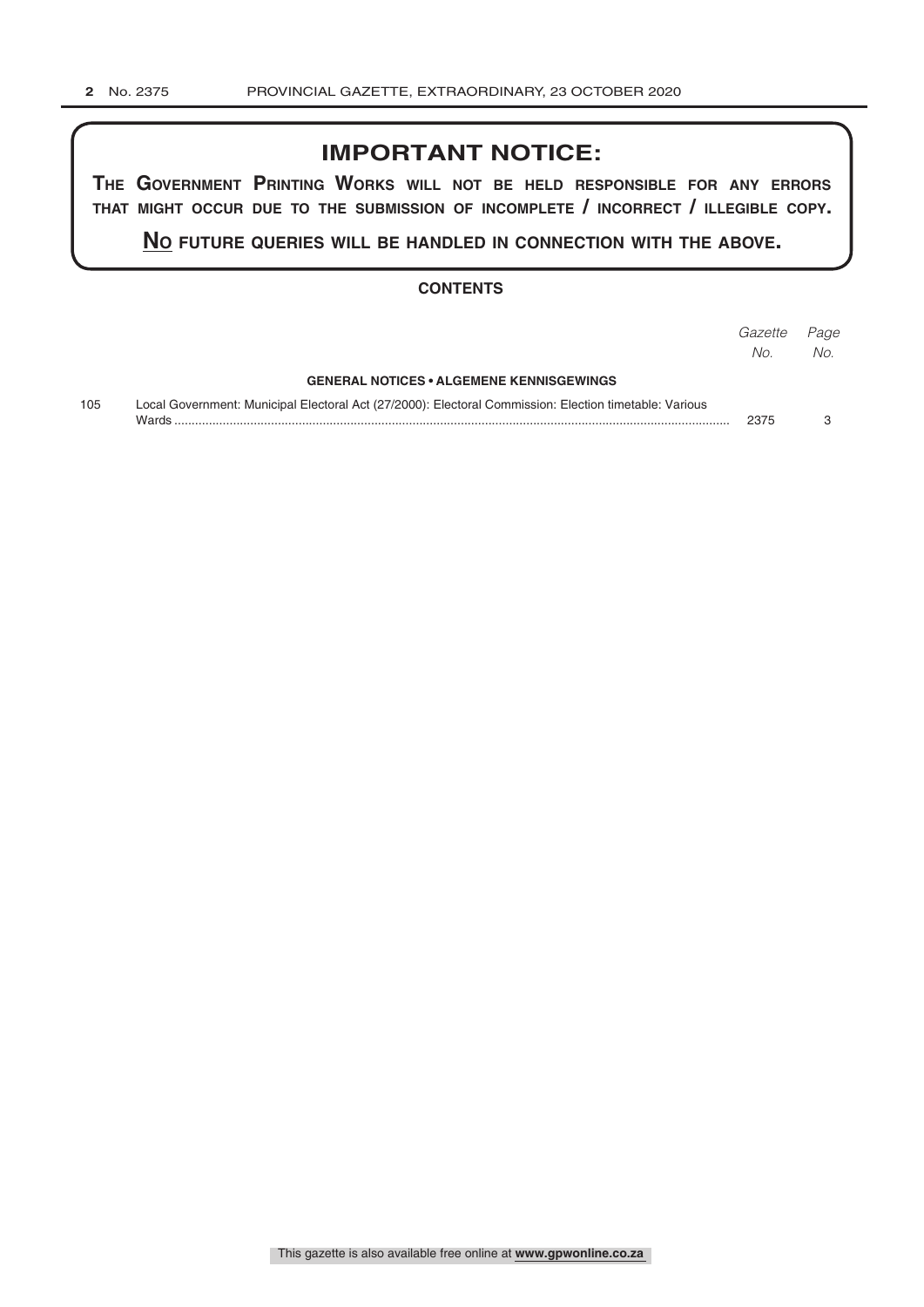### General Notices • Algemene Kennisgewings

#### **NOTICE 105 OF 2020**

#### **ELECTORAL COMMISSION**

#### **ELECTION TIMETABLE**

The Electoral Commission hereby gives notice that it has in terms of section 11 of the Local Government: Municipal Electoral Act, 2000, compiled the election timetable set out below to apply to the municipal by-elections to be held on 11 November 2020 in respect of Ward 03 of the Hantam [NC065] Municipality and Ward 04 of the KHaI-MA [NC067] Municipality and Ward 01 of the Ubuntu [NC071] Municipality and Ward 01,02, 03 and 04 of the Renosterberg [NC075] Municipality and Ward 08 of the KAI !GARIB [NC082] Municipality and Ward 04 of the Tsantsabane [NC085] Municipality and Ward 10 of the Dawid Kruiper [NC087] Municipality and Wards 01, 02, 03, 04, 05, 06, 07, 08, 09 and 10 of the Phokwane [NC094] Municipality as proclaimed by Provincial Notice number 102 of 2020, as published in the Provincial Gazette Extraordinary No. 2372 of the Northern Cape Province respectively, dated 9 October 2020. A reference to "section" in this election timetable is a reference to that section in the Local Government: Municipal Electoral Act, 2000 (Act No. 27 of 2000).

#### **Cut-off time for act to be performed**

1 An act required in terms of this Act to be performed by not later than a date in the election timetable must be performed before 17:00 on that date, unless otherwise specified.

#### **Certification of the voters' roll**

2 By 22 October 2020 chief electoral officer must certify the segments of the voters' roll for the voting districts to be used in the by-elections in terms of section 6(2)(a).

#### **Notice that lists of addresses of voting stations are available for inspection**

3 By 23 October 2020 the chief electoral officer must give notice that copies of a list of voting stations and their addresses will be available for inspection at the office of the Commission's local representative in terms of section 19(5).

#### **Notice of route of mobile voting stations**

4 If the Commission decides to use mobile voting stations in the by-elections, the Commission must by 23 October 2020 give notice of the route, including the locations and estimated times of stopping of each mobile voting station in terms of section 22(1).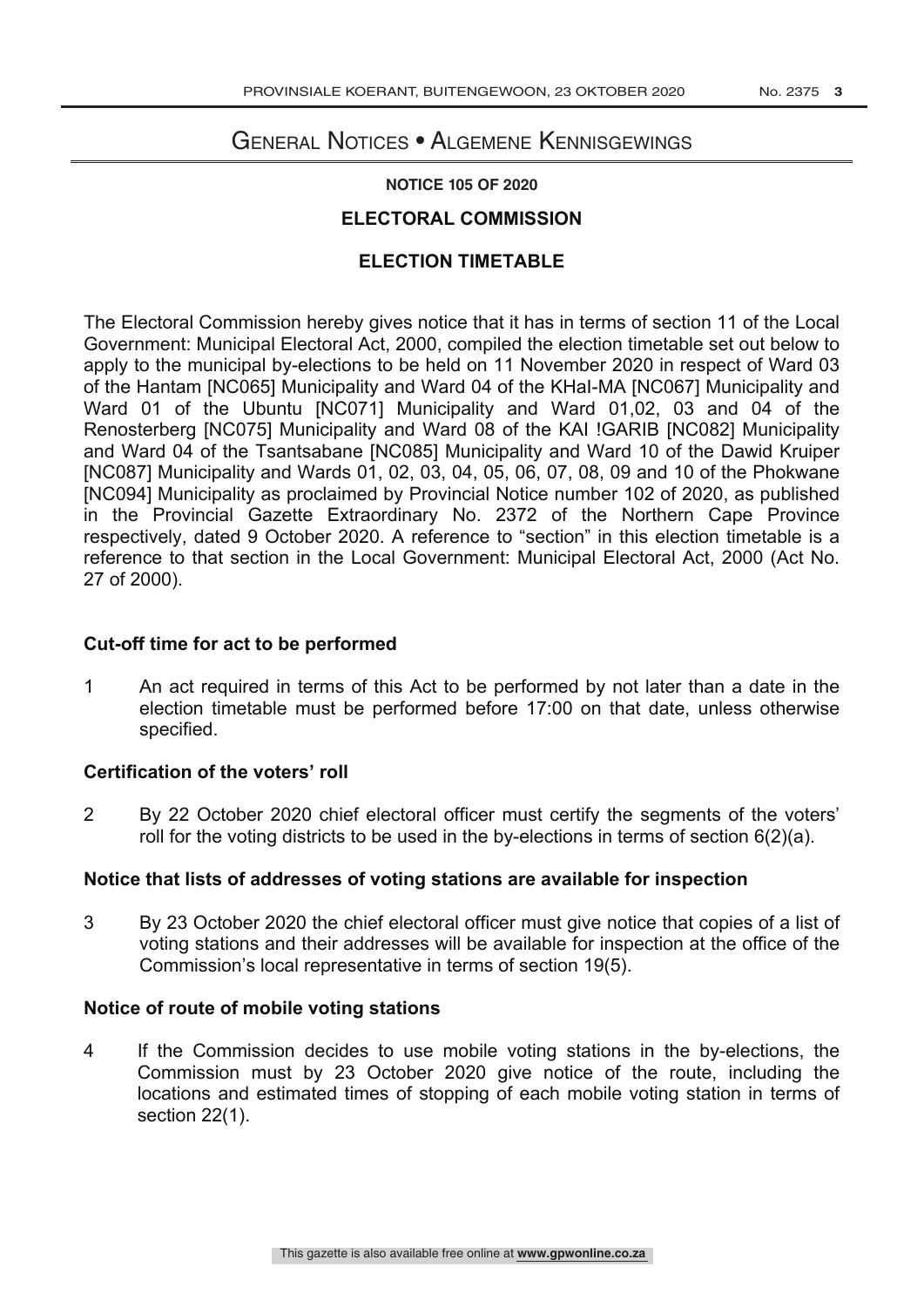#### **Cut–off date for nomination of ward candidates to contest an election**

5 By no later than 19 October 2020 at 17h00, the nomination of a person to contest the by-election in a municipality as a ward candidate must be submitted to the Commission's local representative on a prescribed form and in the prescribed manner in terms of section 17(1).

#### **Cut–off date for compilation and certification of ward candidate lists**

6 By 26 October 2020 the Commission must compile for each ward a list of ward candidates, certify those lists for that by-election, and keep copies of the lists available at the office of the Commission's local representative in terms of section 18 (1).

#### **Cut-off date for issuing certificates**

7 By 26 October 2020 the Commission must issue to each ward candidate contesting the by-election, a prescribed certificate in terms of section 18(1)(d).

#### **Application for special vote**

8 10(1) By no later than 30 October 2020 a voter may apply in terms of Regulation 28B (1) to cast special vote within the voting district where she or he is registered. [Applications for special votes will only be received from 26 October 2020]

(2) On 10 November 2020 voters who had successfully applied to cast their special votes at the voting station, may visit the voting station between 08h00 and 17h00 to cast their special votes.

(3) On 10 November 2020 voting officers must visit voters who had successfully applied to cast their special votes at their places of residence, to afford them the opportunity to cast their votes there.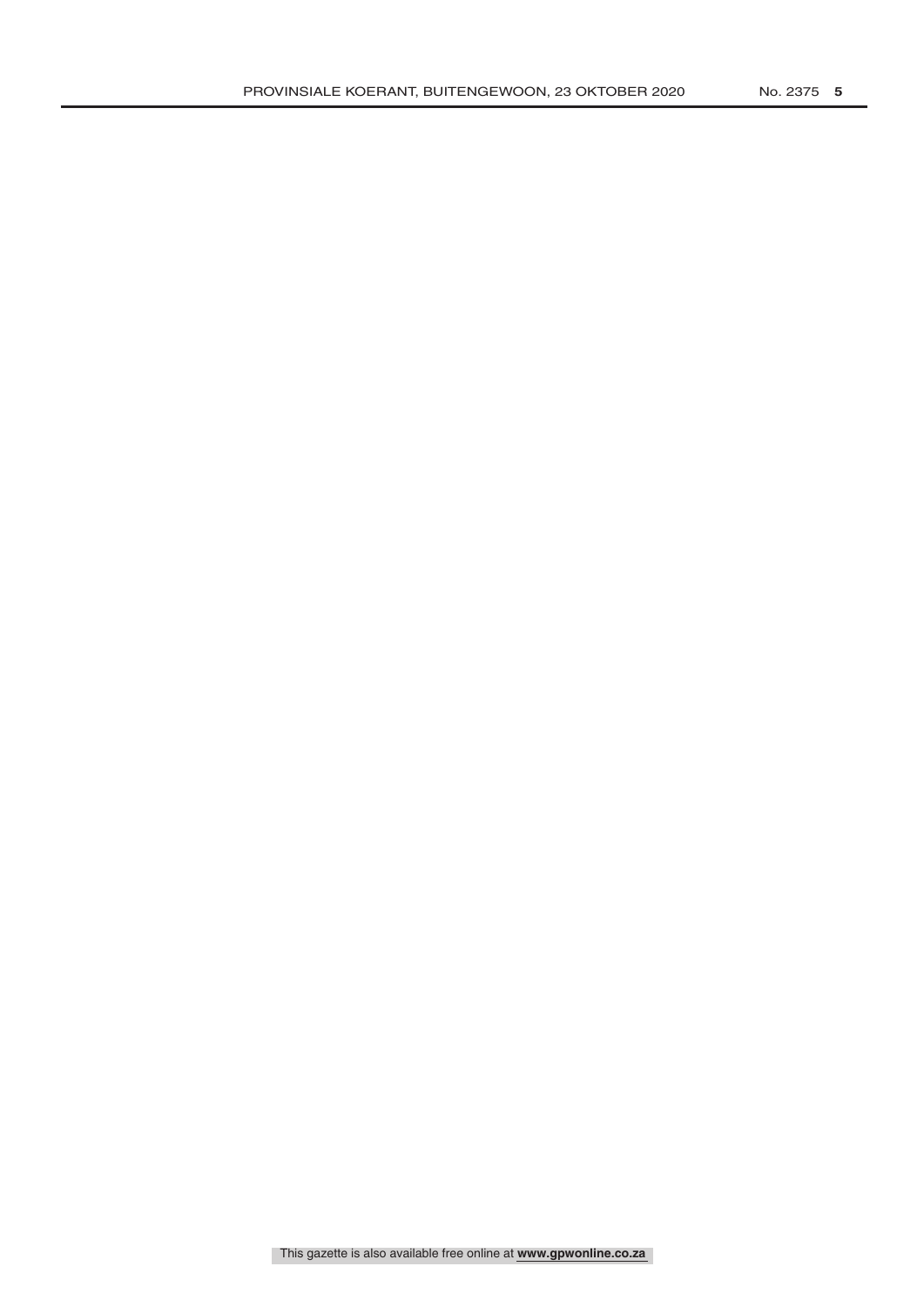This gazette is also available free online at **www.gpwonline.co.za**